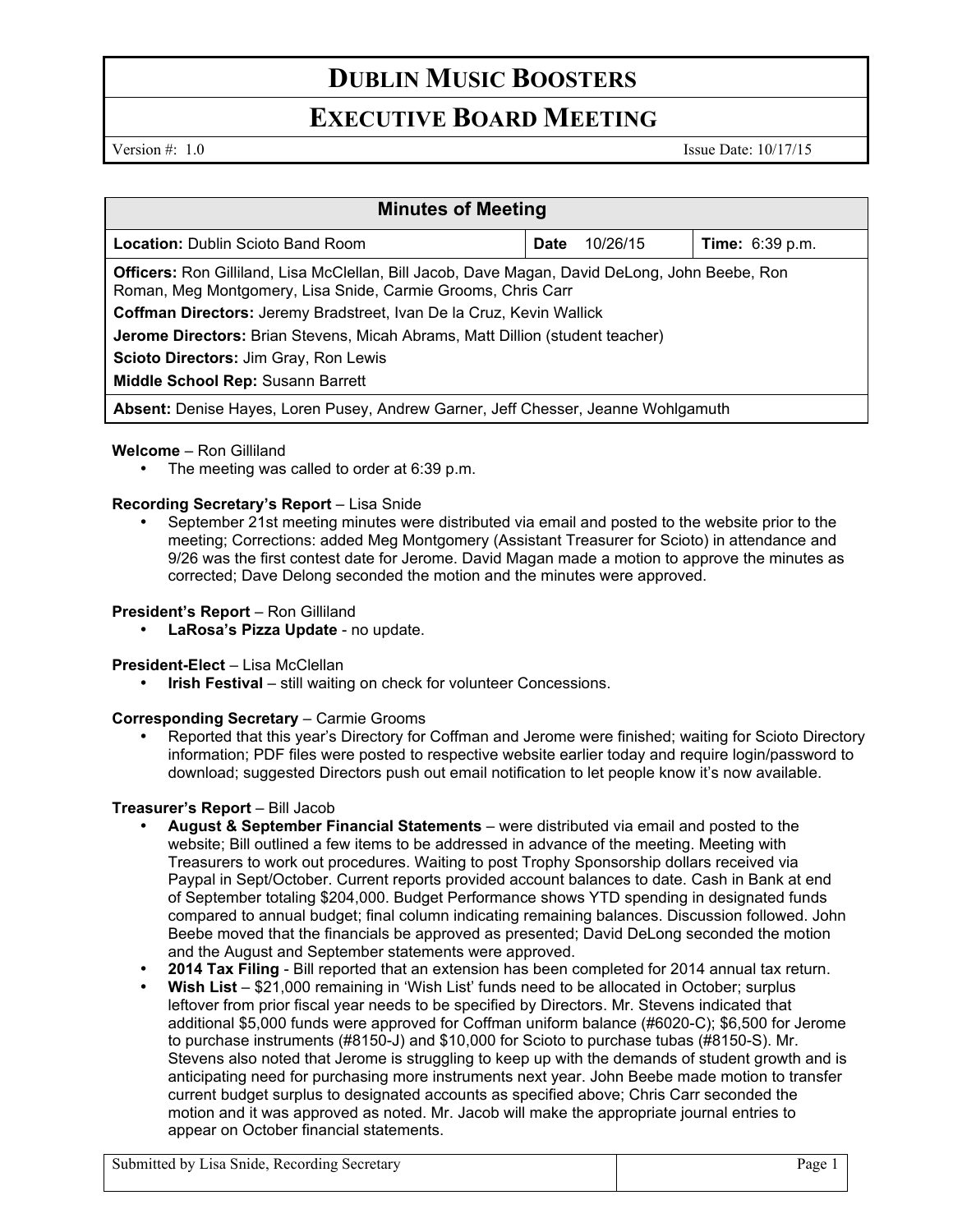# **DUBLIN MUSIC BOOSTERS**

## **EXECUTIVE BOARD MEETING**

Version #: 1.0 Issue Date: 10/17/15

**Band Camp Scholarships** – Bill noted that he has only received names from Coffman students; Jerome had one student but was covered by Principal funds received last month from the District; Scioto did not report any student scholarship needs to date.

#### **Fundraising** - Chris Carr

• **Sponsorship Solicitation** – Chris distributed via email both Max & Ermas and Pizzeria Uno fundraiser options to high school VPs and Middle School Rep Susan Barrett. Discussion followed. Still need to finalize Annual Fund Drive thank you letters for all donations received over \$250; Ron Gilliland will work with Treasurers on obtaining final list to prep thank you acknowledgements.

#### **VP – David Delong**

- **Dublin Band Showcase** provided a verbal status update and John Beebe circulated several copies of this year's income/expense report; estimate approximately \$14,500 after all expenses have been paid for this year's event; all trophies were sponsored and paid; Bob Evans raffle donation of \$250 value sold \$290 in ticket sales; Concessions profit approximately \$7,100; t-shirt sales \$1,700; still waiting on invoice from Dublin School District custodians and program expenses; Discussion followed. Mr. Stevens expressed a big thank you to David DeLong and everyone who helped make this year's program a success. He is preparing a request to District for wider gates to help facilitate parking for larger buses and equipment thru Jerome parking lots.
- 8<sup>th</sup> grade night; community concert and dinner was held on Friday 9/25; 84 students; excited about marching band; overall great way to get kids from Grizzell and Karrer middle schools engaged.
- Competition season doing well and continued success; getting ready for Senior night this Friday 10/30; OMEA states competition on Saturday 10/31 at Hilliard Bradley and End-of-Season Awards Banquet will be held on Monday 11/1; reported that it's been convenient to have fees coming thru the website (Paypal) for paying banquet and concert uniforms
- Soliciting Committee Chair volunteers for next year are already underway

**Concessions** – no update (Loren Pusey stuck in traffic; unable to attend)

#### **Website** – Lisa Snide

• Reported that all sites are running smoothly and submitted a report from Google Analytics for the last month (see attached 9/25-10/25/15); noting the following:

Overall Page Hits since 7/1/2015 -- 13,209

- Page 1 WebSuite2 Traffic Report Top 5 Pages for DMB include:
	- 1. home page 7799
	- 2. calendar 2848
	- 3. general info 1674
	- 4. high schools 1674
	- 5. news 1474
- Page 2 Google Analytics pages (9/25-10/25/15):
	- 1. Overall 1,736 page views w/ avg time 1:04/view
	- 2. Calendar item 38633 (Dublin Showcase details) 299 views (17.22%)
	- 3. High Schools - 194 views (11.18%)

Most devices used are desktop; continue site improvements and facilitated Jerome with collection of both upcoming banquet and concert uniform fees via Input Forms and Paypal.

#### **VP Coffman – Dave Magan**

- Contests are going well; OMEA States this weekend at Hilliard Bradley; BOA Grand Nationals set for weekend of Nov 12-14 in Indianapolis at Lucas Oil Stadium
- Orchestra Concert was held in the past few weeks; fantastic job; great turnout and parent support
- Band on the Run 5K  $2^{nd}$  fundraiser was held this past Saturday 10/24; great event; thanks to Mrs. Kelly Merino for coordination; will have a better financial report at next month's meeting